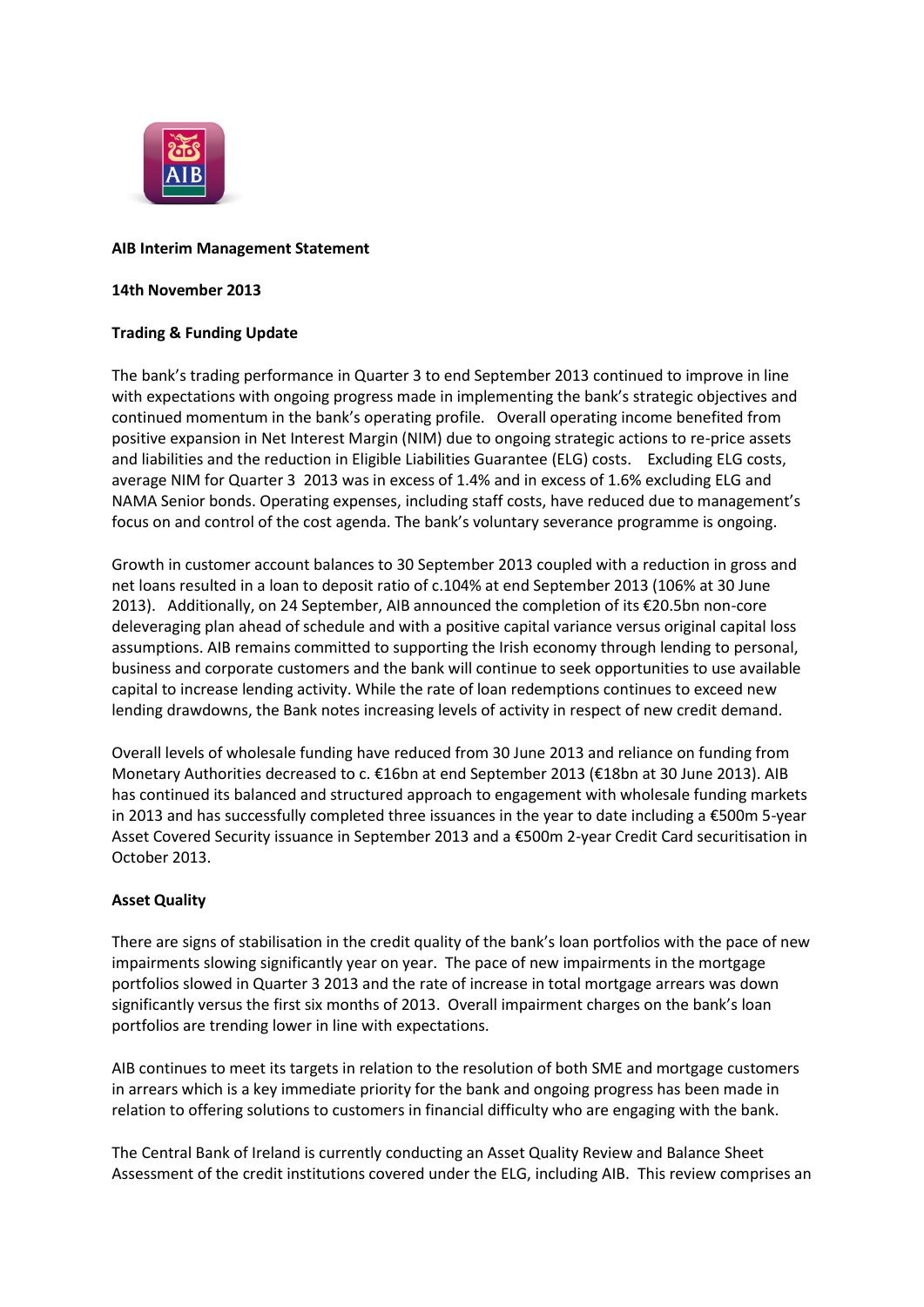assessment of impairment provisions, credit modelling including forbearance treatment and a review of Risk Weighted Assets. It is expected that this exercise will continue during the fourth quarter of 2013.

### **Capital**

AIB's capital ratios remain broadly in line with 30 June 2013 levels, significantly above the minimum regulatory requirements.

# **Budget implications and EU restructuring plan**

Following the recent announcements as part of the Irish budget in October 2013, AIB initially estimates a charge of c. €60m per annum will arise during 2014, 2015 and 2016 as a result of the introduction of an annual banking levy. In relation to the proposal to alter the tax provision which currently restricts the use of Irish tax losses carried forward by NAMA banks, the bank notes that this change will facilitate a faster utilisation of current deferred tax levels.

Finally, discussions with the European Commission in relation to the final approval of AIB's Restructuring Plan are now at an advanced stage.

### *-ENDS-*

# *For further information, please contact:*

*Enda Johnson Head of Corporate Affairs & Strategy AIB Bankcentre Ballsbridge Dublin 4 Tel: +353-1-77 26010*

*Niamh Hennessy Media Relations Manager AIB Bankcentre Ballsbridge Dublin 4 Tel: +353-1-77 21382*

### *Important Information*

AIB has c.521 billion ordinary shares, 99.8% of which are held by the National Pensions Reserve Fund Commission (NPRFC), mainly following the issue of 500 billion ordinary shares to the NPRFC at  $\epsilon$ 0.01 per share in July 2011.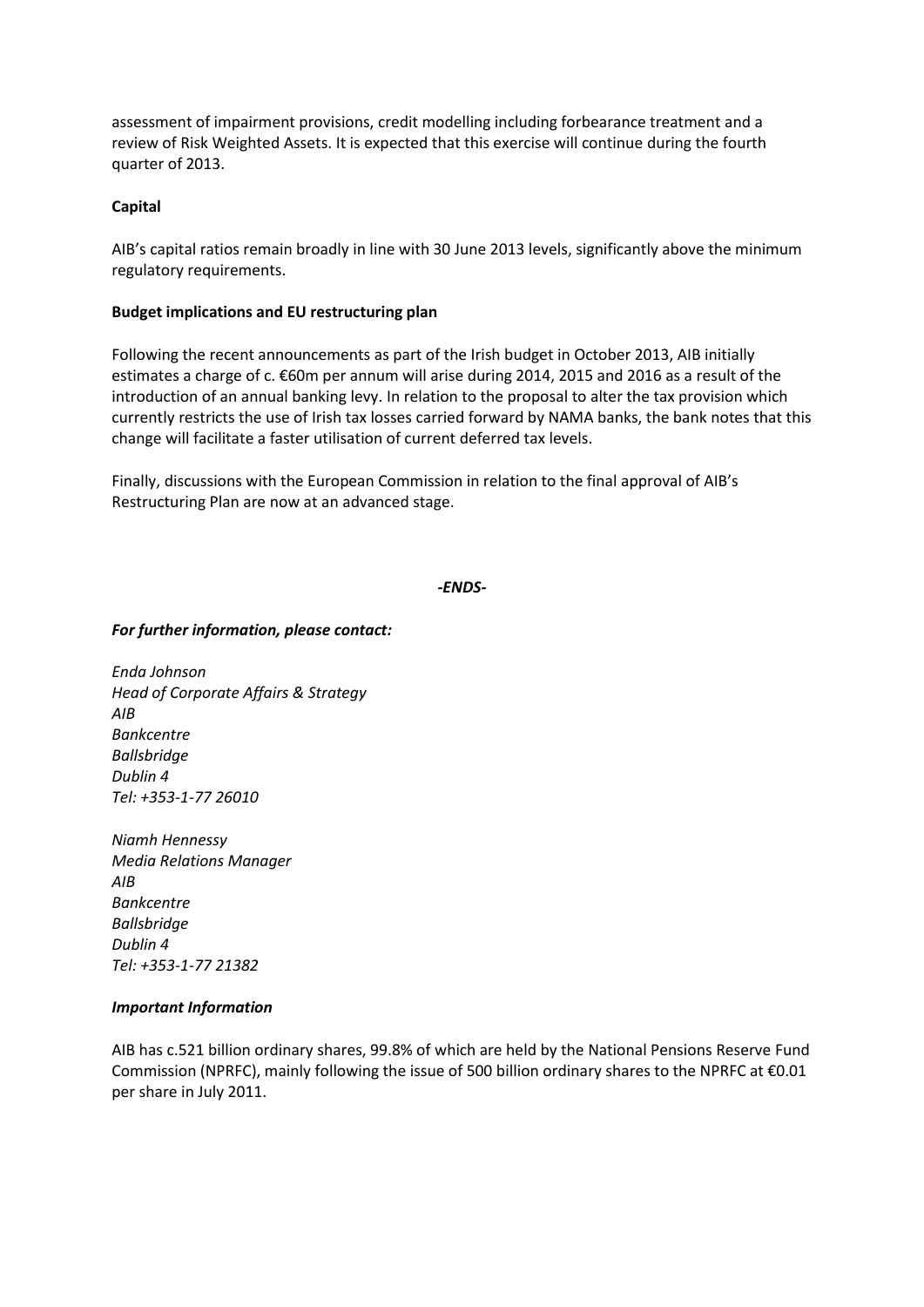This Interim Management Statement should be considered in parallel with AIB's Half Yearly Financial Report for 2013, a copy of which including full disclosures and notes to the financial statements can be found at the following link:

#### [www.aibgroup.com/investorrelations](http://www.aibgroup.com/investorrelations)

The contents of this statement and the information incorporated herein by reference should not be construed as legal, business investment, accounting, tax or other professional advice. This update is for information only and nothing in this announcement is intended to endorse or recommend a particular course of action.

This statement contains certain "forward-looking statements" within the meaning of Section 27A of the US Securities Act of 1933 (as amended) and Section 21E of the US Securities Exchange Act of 1934 (as amended), with respect to the financial condition, results of operations and business of the Group and certain of the plans and objectives of the AIB Group. In particular, among other statements in this statement, with regard to management objectives, trends in results of operations, margins, risk management, competition and the impact of changes in International Financial Reporting Standards are forward-looking in nature. These forward-looking statements can be identified by the fact that they do not relate only to historical or current facts. Forward-looking statements sometimes use words such as 'aim', 'anticipate', 'target', 'expect', 'estimate', 'intend', 'plan', 'goal', 'believe', 'may', 'could', 'will', 'seek', 'continue', 'should', 'assume', or other words of similar meaning. Examples of forward-looking statements include among others, statements regarding the Group's future financial position, income growth, loan losses, business strategy, projected costs, margins, capital ratios, estimates of capital expenditures, and plans and objectives for future operations.

Because such statements are inherently subject to risks and uncertainties, actual results may differ materially from those expressed or implied by such forward-looking information. By their nature, forward-looking statements involve risk and uncertainty because they relate to events and depend on circumstances that will occur in the future. There are a number of factors that could cause actual results and developments to differ materially from those expressed or implied by these forwardlooking statements. These risks and uncertainties include, but are not limited to the Group's access to funding and liquidity which is adversely affected by the financial instability within the Eurozone, the outcome of the Central Bank of Ireland's Asset Quality Review and Balance Sheet Assessment, contagion risks disrupting the financial markets, constraints on liquidity and market reaction to factors affecting Ireland and the Irish economy in particular in relation to its leaving the financial support package from the EU/IMF, the Group's markets, particularly for retail deposits which are at risk from more intense competition, the Group's business being adversely affected by a further deterioration in economic and market conditions, general economic conditions being very challenging for our mortgage and other lending customers and the increased risk of payment default and depressed Irish property prices, may give rise to increased losses experienced by the Group, the Group also faces market risks, including non-trading interest rate risk, the Group is subject to rigorous and demanding Government supervision and oversight, the Group may be subject to the risk of having insufficient capital to meet increased regulatory requirements, the Group's business activities must comply with increasing levels of regulation, the Group's participation in the NAMA Programme gives rise to certain residual financial risks, the Group may be adversely affected by further austerity and budget measures introduced by the Irish Government, the value of certain financial instruments recorded at fair value is determined using financial models incorporating assumptions, judgements and estimates that may change over time, or may ultimately not turn out to be accurate, the Group's deferred tax assets depend substantially on the generation of future profits over an extended number of years, adverse changes to tax legislation, regulatory